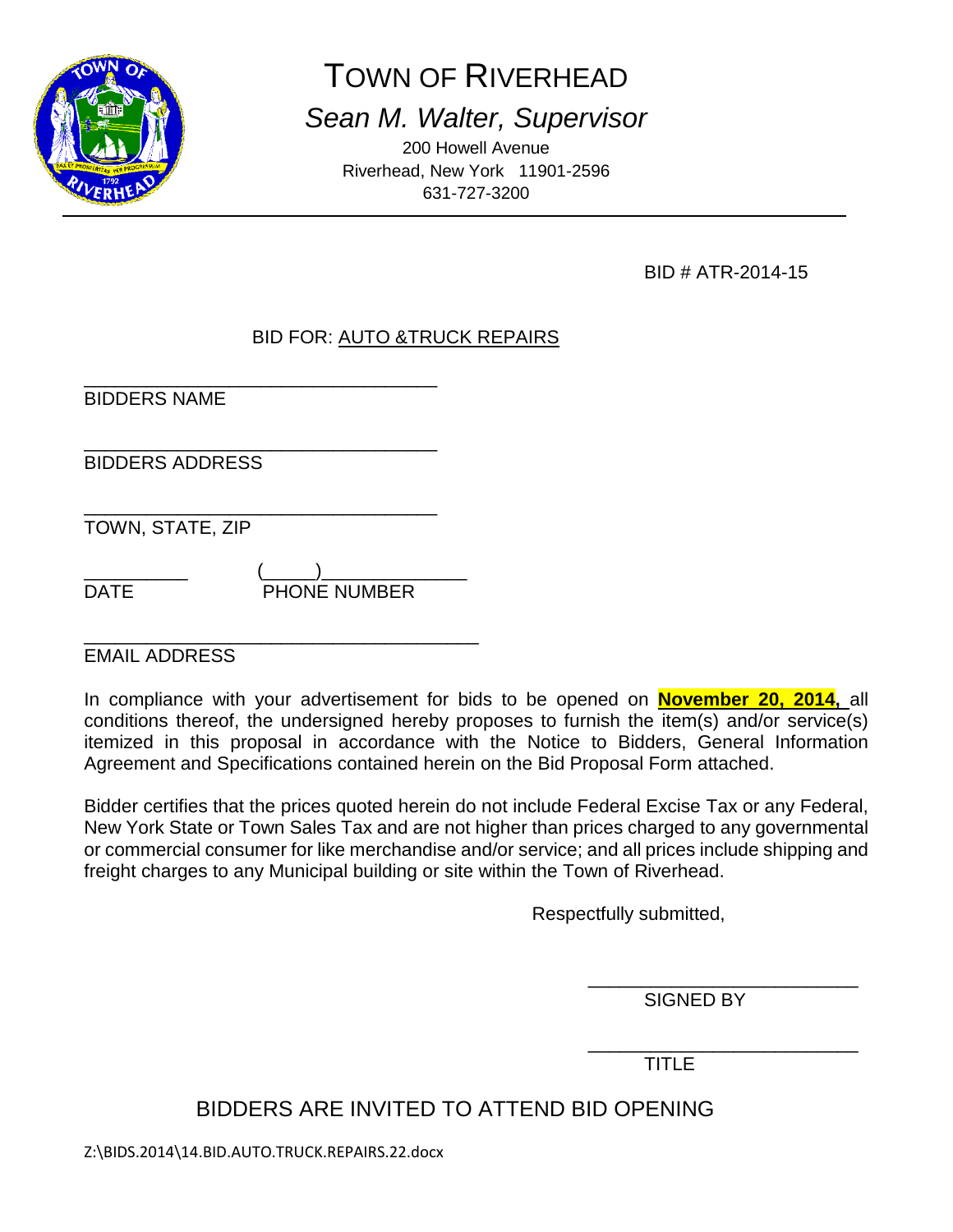# **TOWN OF RIVERHEAD NOTICE TO BIDDERS**

Sealed bids for the purchase of **AUTO & TRUCK REPAIRS** for use by the TOWN OF RIVERHEAD will be received by the Town Clerk of the Town of Riverhead at Town Hall, 200 Howell Avenue, Riverhead, New York, 11901, until **2:05 p.m.** on **November 20, 2014,**

Bid packets, including Specifications, may be examined and/or obtained on OCTOBER 23, 2014 on the Towns website at [www.townofriverheadny.gov](http://www.townofriverheadny.gov/) click on bid requests.

All bids must be submitted on the bid form provided. Any and all exceptions to the Specifications must be listed on a separate sheet of paper, bearing the designation "EXCEPTIONS TO THE SPECIFICATIONS" and be attached to the bid form.

The Town Board reserves the right and responsibility to reject any or all bids or to waive any formality if it believes such action to be in the best interest of the Town.

All bids are to be submitted to the Town Clerk's Office in a sealed envelope bearing the designation **BIDS FOR AUTO & TRUCK REPAIRS 2014-15.**

> BY ORDER OF THE TOWN BOARD OF THE TOWN OF RIVERHEAD

Diane M. Wilhelm, Town Clerk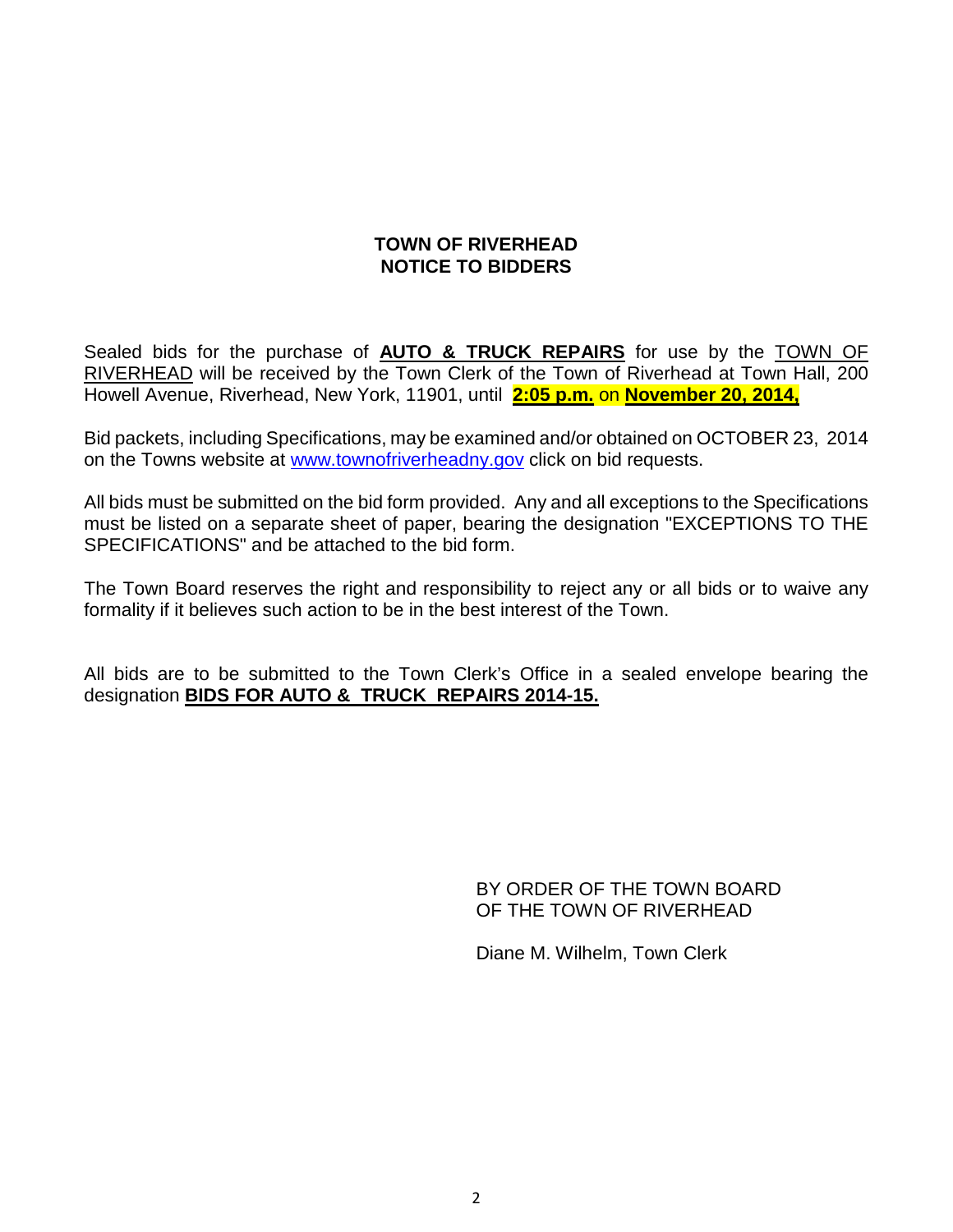## **AUTO & TRUCK REPAIRS**

#### PURCHASING AGENT: Mary Ann Tague [tague@townofriverheadny.gov](mailto:tague@townofriverheadny.gov)

BID OPENING: Thursday, November 20, at 2:05 p.m.

**Sealed bids are to be returned to the Office of the Town Clerk, 200 Howell Avenue, Riverhead, New York prior to bid opening, at which time and place all bids will be opened, read and recorded.**

The bidder's attention is directed to the General Conditions and Instructions to Bidders which appears immediately following this title page and is incorporated into the bidding document and contract by reference.

#### CONTRACT CHARACTERISTICS (For definitions or explanations, see General Conditions)

Type of Contract: FIXED PRICE, ONE YEAR TERM WITH OPTION TO EXTEND

Bid Deposit Requirement: NONE

Performance Security Requirement: NONE

Insurance Requirement: NONE

Samples Requirement: NONE

Descriptive Literature/Technical Data Requirement: SUBMIT WITH BID.

BIDDERS: Please note that prices, company identification and authorized signature are to be entered on the Proposal which appears at the end of the specifications.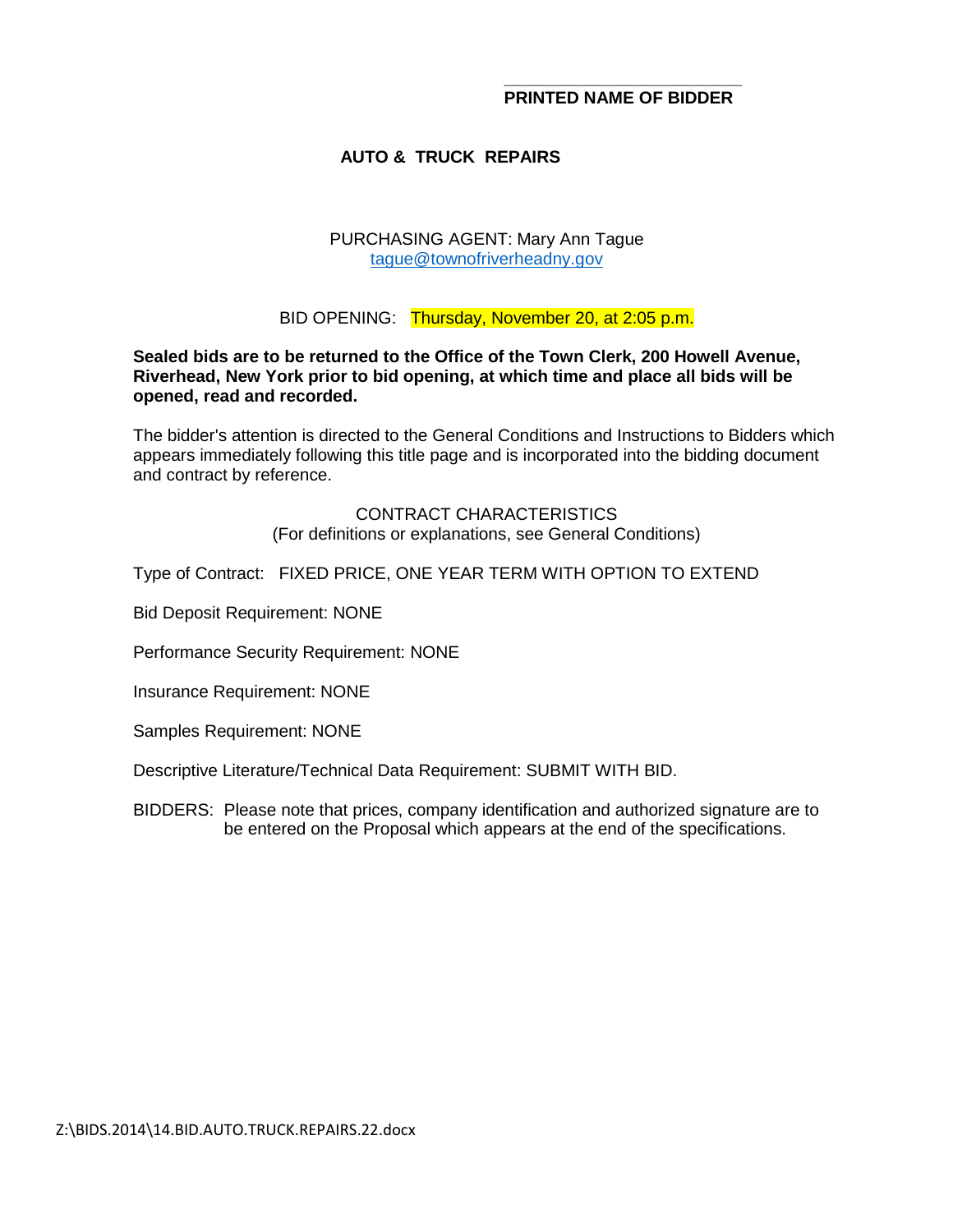# 1 **SCOPE \_\_\_\_\_\_\_\_\_\_\_\_\_\_\_\_\_\_\_\_\_\_\_\_**

# **PRINTED NAME OF BIDDER**

1.1 The intent of these specifications is to establish a unit price contract for the purchase of OEM Body and Engine Repairs for the Town's fleet of automobiles and trucks.

## 2. APPLICABLE PUBLICATIONS

Current published Price Lists for automobiles and trucks.

## 3. **REQUIREMENTS**

## 3.1 DELIVERY GUARANTEE FOR PARTS

- 3.1.1 For all items, delivery shall be made within five (5) days of receipt of order. If shipment cannot be made within the allotted time, purchase may be made in the open market, pursuant to paragraph 35 of the General Conditions and Instructions to Bidders.
- 3.1.2 Shipment of emergency items shall be made immediately.
- 3.1.3 Agency shall be accorded "over-the-counter" service, as applicable.

## 3.2 CATALOGUE AND PRICE LIST

- 3.2.1 The bidder must include one (1) copy of the price list with the Proposal.
- 3.2.2 Two (2) complete price list(s) must be submitted at the time of the contract award.
- 3.2.3 Price lists must be supplied to the Purchasing Agent within ten (10) days of contract award. Failure to provide catalogs and price lists as requested shall constitute breach of contract.
- 3.2.4 The contractor must also, upon request, assist any and all Town departments on the proper use of the catalogs and price lists.

## 3.3 REPAIRS

3.3.1 Upon request of the ordering department, the contractor shall provide a written estimate of the total cost of the repair, including labor, parts and materials, along with an estimated time for completion of the job. Upon acceptance of the repair estimate by the Town, the contractor may proceed with the repair.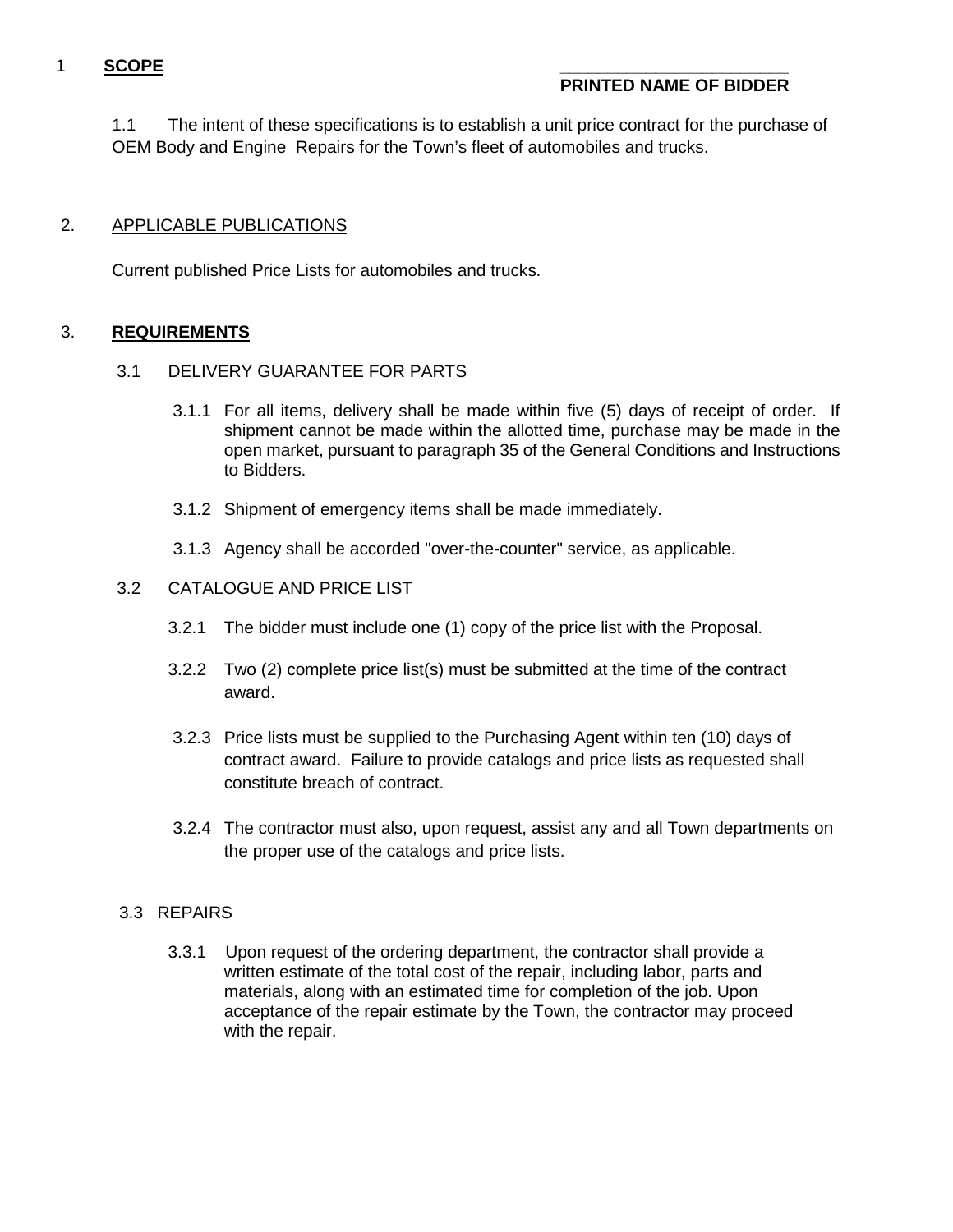#### 3.4 GUARANTEES

- 3.4.1 The bidder guarantees that the replacement parts offered are genuine standard new stock products specifically designed and manufactured for use with original equipment, and are identical in all respects to original equipment manufacturer's replacement parts; also that no part shall be substituted contrary to the manufacturer's recommendation. Every replacement part delivered shall be guaranteed against faulty material and workmanship in accordance with the manufacturer's standard warranty. Any faulty part shall be immediately replaced by the contractor without any cost to the Town.
- 3.4.2 The Town reserves the right to purchase in the open market the replacement for any defective part not replaced by the vendor within 48 hours after notification to the vendor of such defect. In such instance any excess re-procurement cost may be deducted from monies owed to the successful bidder.
- 3.4.3 In the event a specified manufacturer's commodity listed in the successful bidder's Proposal and subsequent Contract Award becomes unavailable or cannot be supplied to the Town by the contractor for any other reason, a product deemed by the Purchasing Agent or his designee to be the equal of the specified commodity must be substituted by the contractor.
- 3.4.4 Repair work performed by the contractor must be 100% guaranteed for thirty (30) days after acceptance by the Town.

#### 3.5 PARTS WARRANTY

- 3.5.1 The Town requires that all bidders honor the manufacturer's parts warranty.
- 3.5.2 If applicable, the Town will return part with original invoice information and the vendor will issue a credit for the part to the Town. The Town reserves the right to purchase a new part. Bidder shall provide all warranty exceptions.

#### 4. **QUALIFICATION OF BIDDERS**

- 4.1 In addition to all items specified under paragraph 23 of the General Conditions and Instructions to Bidders, the Town may consider the following in determining a bidder's responsibility:
	- 4.1.1 That the bidder is an authorized agent and has a parts and/or service facility adequate for and actively engaged in the services specified herein.
	- 4.1.2 That the bidder employs qualified personnel to render prompt, efficient and quality service.
	- 4.1.3 Previous performance under Town contracts, or contracts of sufficient and comparable size with other customers.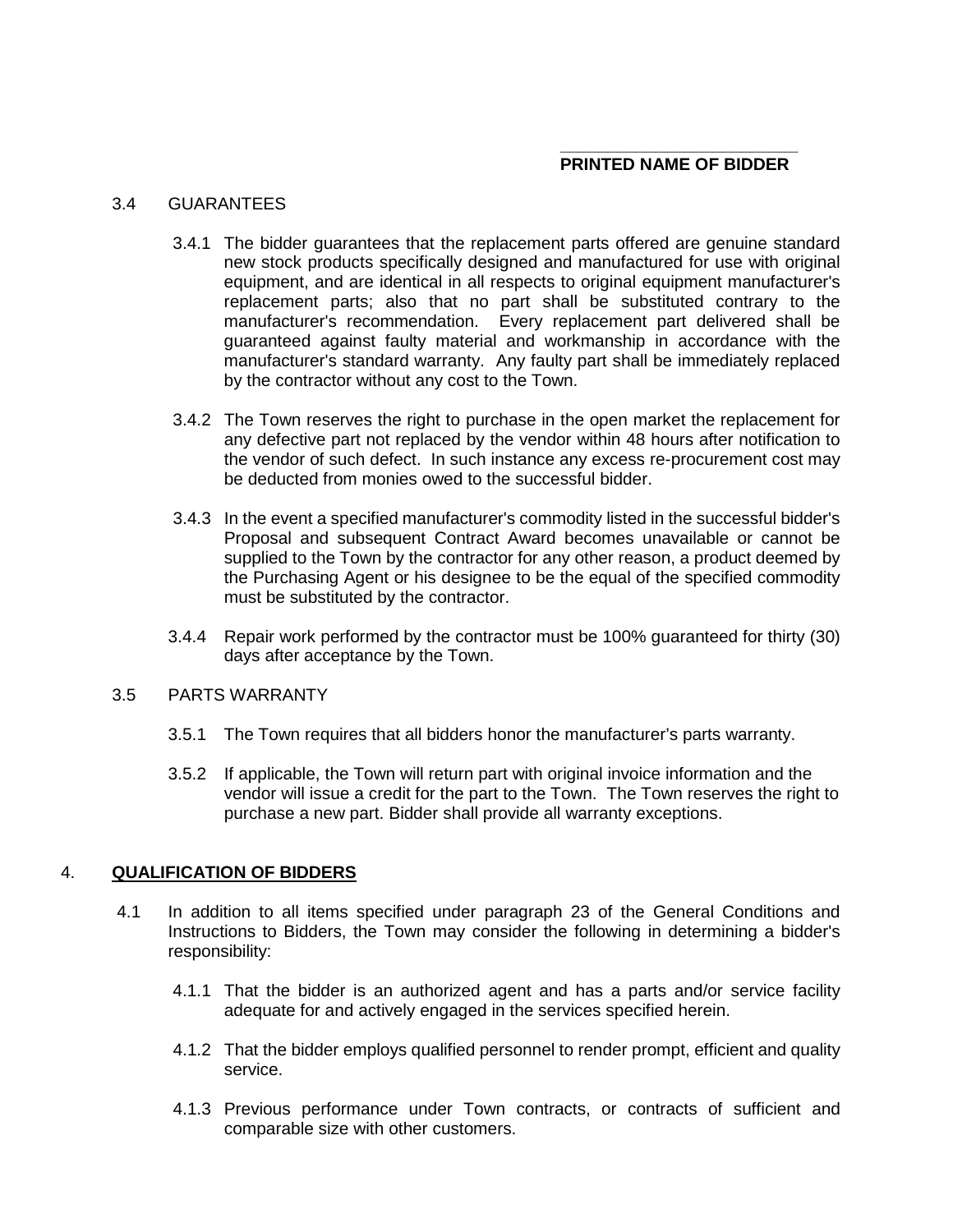4.2 The Town of Riverhead may inspect the bidder's facility and require submittal of such additional information as may be requested to verify the bidder's responsibility.

#### 4.3 MANUFACTURER'S CERTIFICATION

If requested, bidder must submit a certificate executed by the manufacturer, stating that he is an authorized agent, dealer or distributor of the manufacturer.

#### 5. **CONTRACT PERIOD**

- 5.1 It is the intention of the Town to enter into a contract for a term of approximately one (1) year, commencing upon the date of contract award and ending one year later.
- 5.2 The Town may extend the contract under the same terms and conditions for three (3) additional one (1) year periods or less from date of expiration, provided such extension is mutually agreeable to the Town and the contractor.

#### 6. **PRICE**

- 6.1 Price for parts shall be determined by applying the bidder's stated discount to the manufacturer's price list specified herein and subsequent revisions thereof by the manufacturer.
- 6.2 The labor rate quoted shall be the fully loaded price per hour that will be charged during the contract term.
- 6.3 Two (2) complete current price lists must be provided to the Town upon request. Bidders should submit price lists on an Excel Spreadsheet meeting current p.c. software requirements. Bidders unable to submit price lists electronically must submit hardcopies.
- 6.4 Bidder shall quote single percentage discount only. Bids containing multiple discounts are subject to rejection.
- 6.5 If bid is based upon a price list other than that specified herein, the bid must be accompanied with a copy of such list, cross referenced to the part numbers of the manufacturer's price lists specified herein.
- 6.6 The Town is exempt from State Sales and Federal Excise taxes. This should be considered when quoting discount.
- 6.7 All orders shall be priced F.O.B. Destination, including unloading at storeroom door of agency. Exceptions to this provision must be included on the Proposal herein.
- 6.8 For emergency orders, agency may request shipment by other than normal method. The difference in transportation charges will be borne by the ordering agency. Such charges should be shown separately on the contractor invoice.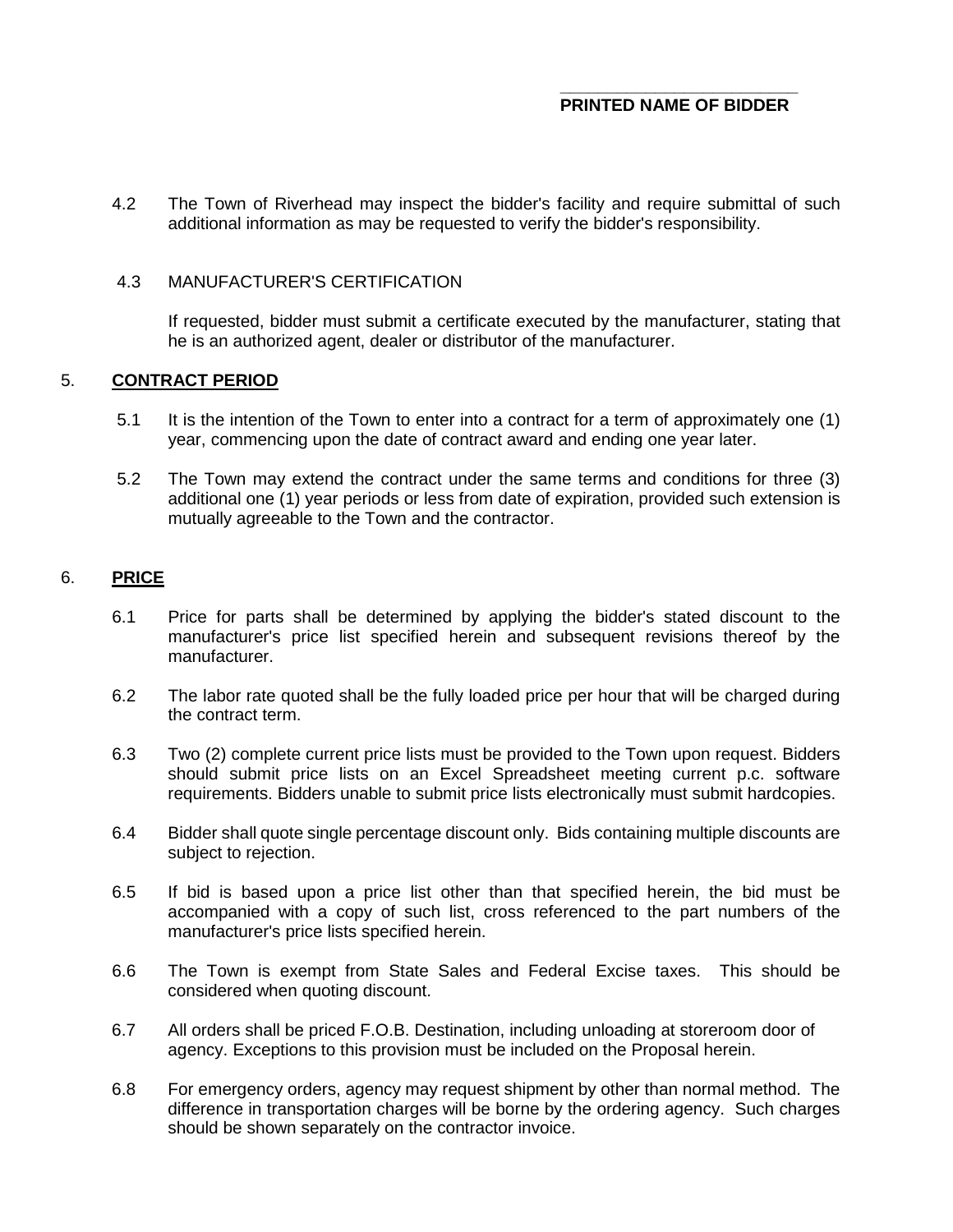#### 7. **INVOICES AND PAYMENT**

- 7.1 Payment will be based on any invoice used in the contractor's normal course of business. However, payment will not be made unless the invoice is clearly legible, and contains at a minimum all of the following information:
	- 7.1.1 Accurate item description
	- 7.1.2 Catalog number of the item
	- 7.1.3 Quantity
	- 7.1.4 Unit price per item
	- 7.1.5 Net total cost to the Town, after discount
	- 7.1.6 Town contract number
	- 7.1.7 Hours of labor and labor rate per hour
	- 7.1.8 Date of delivery
	- 7.1.9 Location of delivery
	- 7.1.10 A clear way for the Town to compare the invoice to the estimate in order to explain any variances between the estimate and the invoice.
- 7.2 The responsibility to submit a properly completed invoice rests entirely with the contractor. Failure to submit a properly completed invoice will result in rejection of a claim for payment.

#### 8. **METHOD OF AWARD**

- 8.1 Award shall be made to the lowest responsible and responsive bidder by Group. Group 1 award shall be based on the lowest labor rate per hour however, the Town reserves the right to factor in the parts discount offered if the combination of parts discount and labor rate results in a lower cost to the Town. Group 2 award shall be based on the best discount offered for comparable price catalogs.
- 8.2 There may be a primary and secondary award for the repair section of this contract. In the event repairs to a vehicle cannot be completed in 48 hours, the Town reserves the right to send the vehicle to the secondary award bidder.
- 8.3 The Town reserves the right to reject any bid where the prices are unbalanced or not consistent with general market conditions.
- 8.4 The Town reserves the right to award by combinations of groups if so doing results in lower costs to the Town after taking into account the cost of administering multiple contracts.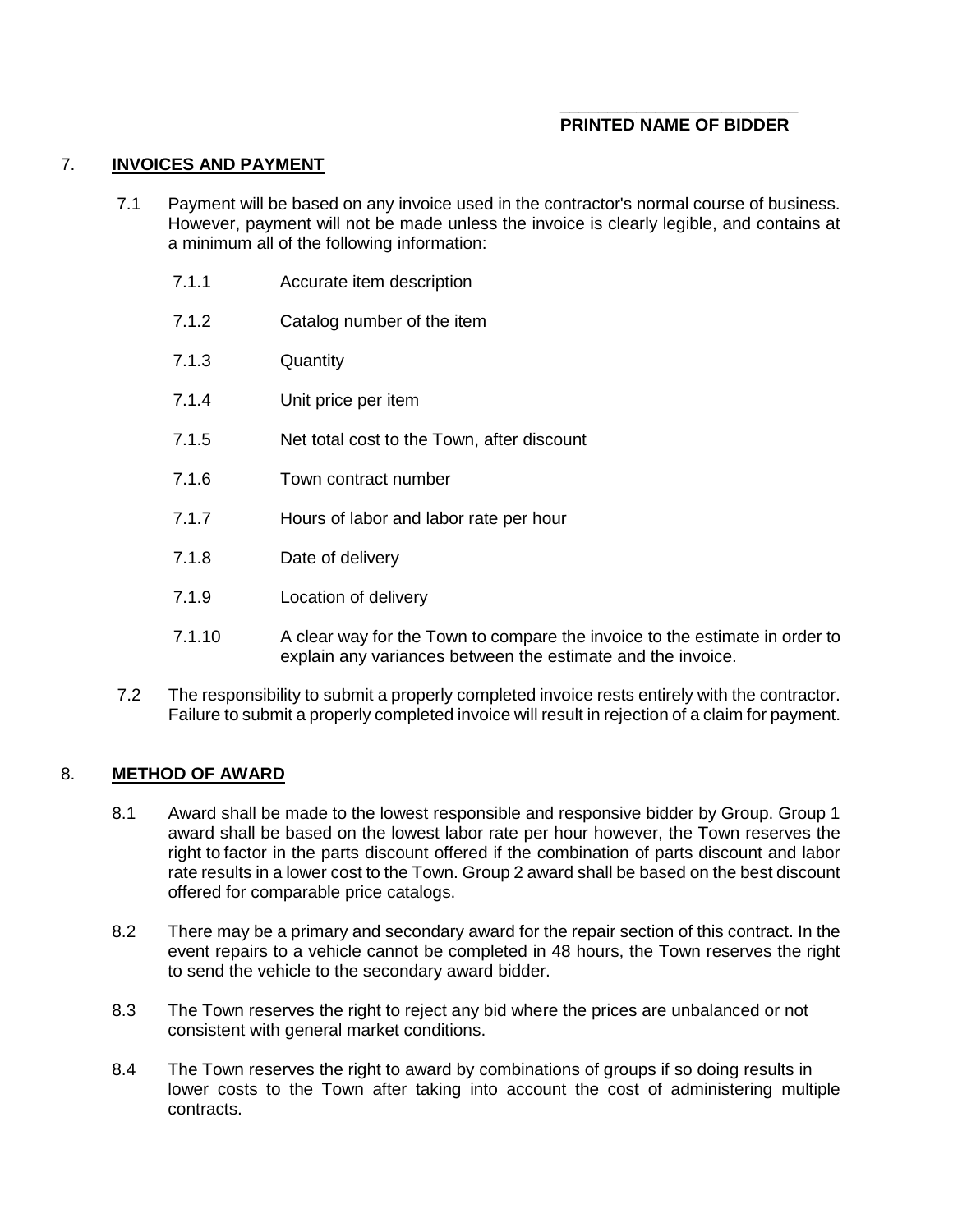## 9. **QUANTITIES**

- 9.1 Quantities are indefinite. Contract shall be for the actual quantities ordered during the contract period.
- 9.2 The Town reserves the right, on any uncontemplated requirements of substantial quantities, to advertise them in the best interests of the Town, at the discretion of the Purchasing Agent.
- 9.3 In the event satisfactory bids are not received, the Purchasing Agent reserves the right to consider alternate proposals containing deviations from Town specifications. Bidders shall explain in detail where such alternatives deviate from or qualify the terms of the proposal and specifications as issued.

#### 10. **ALTERNATE PROPOSALS**

If satisfactory bids are not received, the Purchasing Agent reserves the right to consider alternate proposals containing deviations from Town specifications. Bidders shall explain in detail where such alternates deviate from or qualify the terms of the proposal and specifications as issued.

#### 11. **PACKAGING**

All items furnished must be new and in the manufacturer's individual original standard package, clearly marked as to part number and contents.

#### 12. **POLITICAL SUBDIVISIONS (PIGGYBACKING CLAUSE)**

- 12.1 Bidders should note that other political subdivisions may participate in the contract resulting from this bid award as authorized by General Municipal Law. Use of this contract by any other political subdivision must be coordinated between that subdivision and the contractor. The Town will have no responsibility for any such purchases and will have no other role than to provide other political subdivisions a copy of this contract if requested.
- 12.2 By submitting a bid for this contract, bidders must agree to offer the same terms and Conditions of this contract to the Town of Riverhead any other municipality if said municipality chooses to utilize this contract.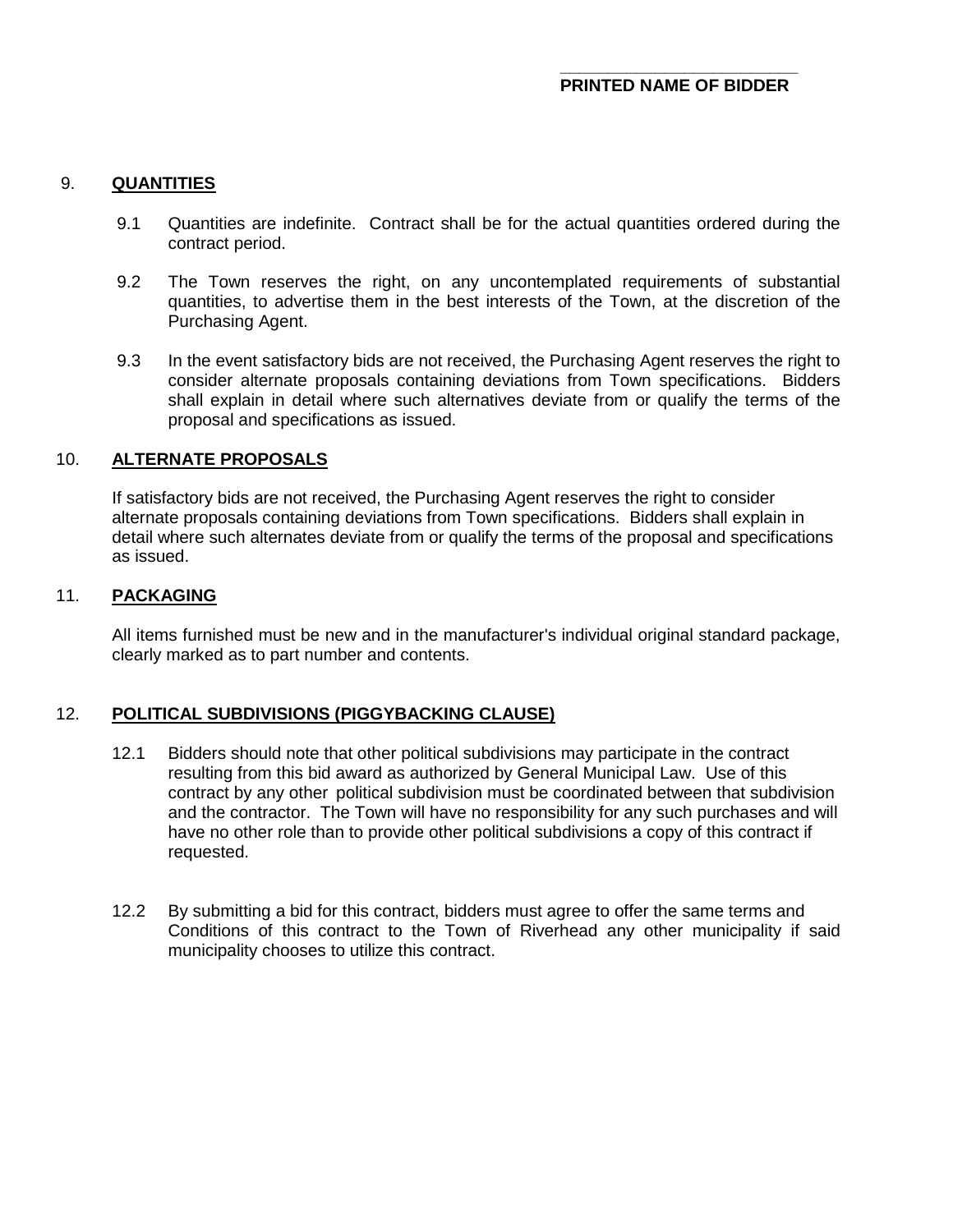#### 13. **NON-COLLUSIVE BIDDING CERTIFICATION**

By submission of this bid, each bidder and each person signing on behalf of any bidder certifies, and in the case of a joint bid each party certifies as to its own organization, under penalty of perjury, that to the best of knowledge and belief:

- 13.1 The prices in this bid have been arrived at independently without collusion, consultation, communication, or agreement, for the purpose of restricting competition, as to any matter relating to such prices with any other bidder or with any competitor;
- 13.2 Unless otherwise required by law, the prices which have been quoted in this bid have not been knowingly disclosed by the bidder and will not knowingly be disclosed prior to the opening, directly or indirectly, to any other bidder or to any competitor;
- 13.3 No attempt has been or will be made by the bidder to induce any other person, partnership or corporation to submit or not to submit a bid for the purpose of restricting competition.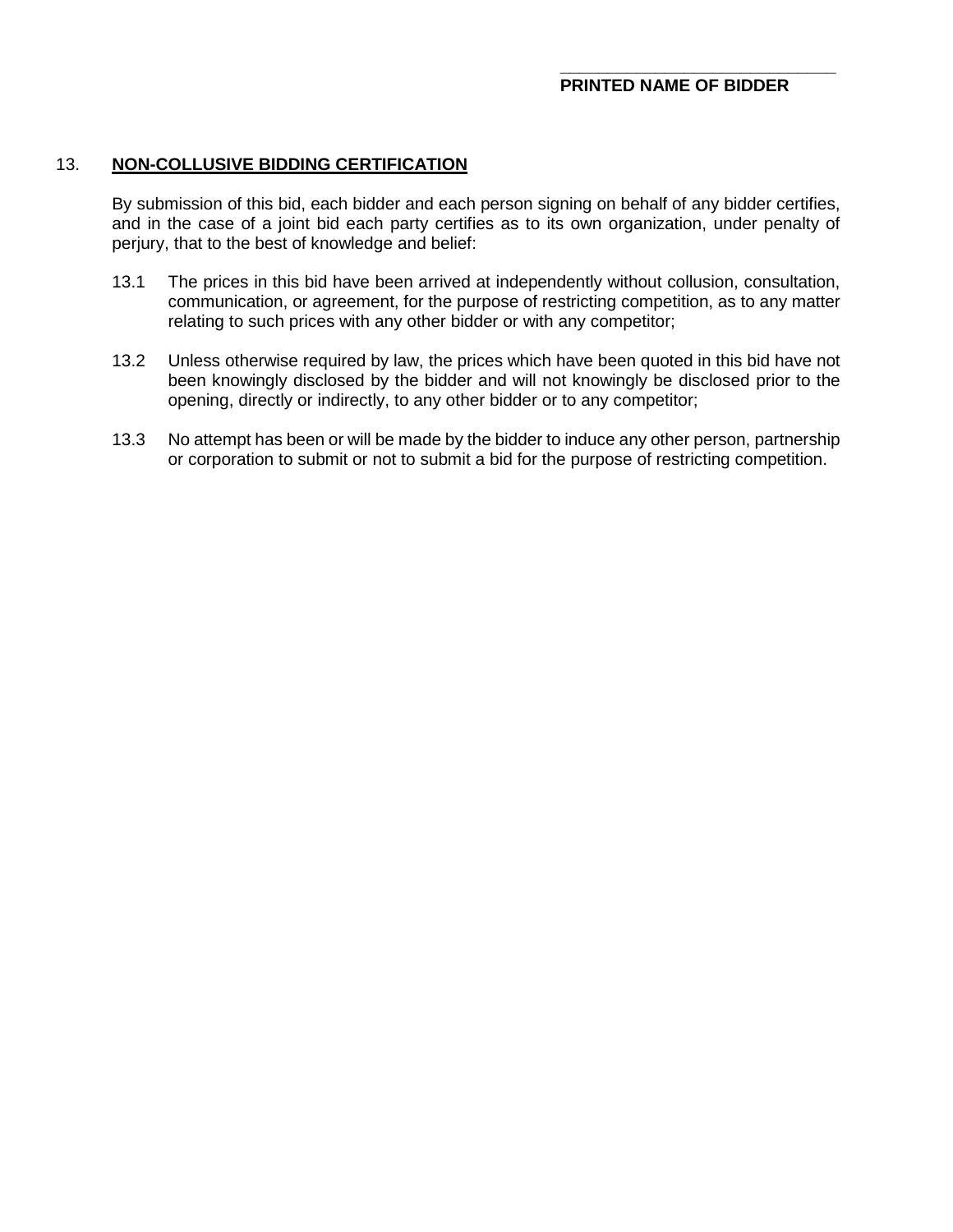# P R O P O S A L

The undersigned bidder hereby agrees to furnish the goods or services specified, and to otherwise fully meet all terms, conditions, and specifications contained in this Invitation to Bid without exception unless exceptions are clearly noted in this proposal. SIGNATURE MUST BE THAT OF THE BIDDER OR OF AN EMPLOYEE OR AGENT AUTHORIZED TO SIGN ON BEHALF OF THE BIDDER.

# REPAIRS AND PARTS USED FOR REPAIRS

1.1 Discount from manufacturers price list:<br>
2%

- 1.2 Price Column used\_\_\_\_\_\_\_\_\_\_\_\_\_\_\_\_\_\_\_\_\_\_\_\_\_\_\_\_
- 1.3 Price List Number and Date:\_\_\_\_\_\_\_\_\_\_\_\_\_\_\_\_\_\_\_\_
- 1.4 LABOR RATE REPAIRS \$\_\_\_\_\_\_\_\_\_\_\_\_\_\_\_\_\_ /HR.

\_\_\_\_\_\_\_\_\_\_\_\_\_\_\_\_\_\_\_\_\_\_\_\_\_\_\_\_\_\_\_\_\_ \_\_\_\_\_\_\_\_\_\_\_\_\_\_\_\_\_\_\_\_\_\_\_\_\_\_\_\_\_\_\_\_\_\_\_\_\_\_\_\_\_ Authorized Signature Typed Name and Title of Authorized Signer

\_\_\_\_\_\_\_\_\_\_\_\_\_\_\_\_\_\_\_\_\_\_\_\_\_\_\_\_\_\_\_\_\_\_\_\_\_\_\_\_\_\_\_\_\_\_\_\_\_\_\_\_\_\_\_\_\_\_\_\_\_\_\_\_\_\_\_\_\_\_\_\_\_\_\_\_ Typed Name of Company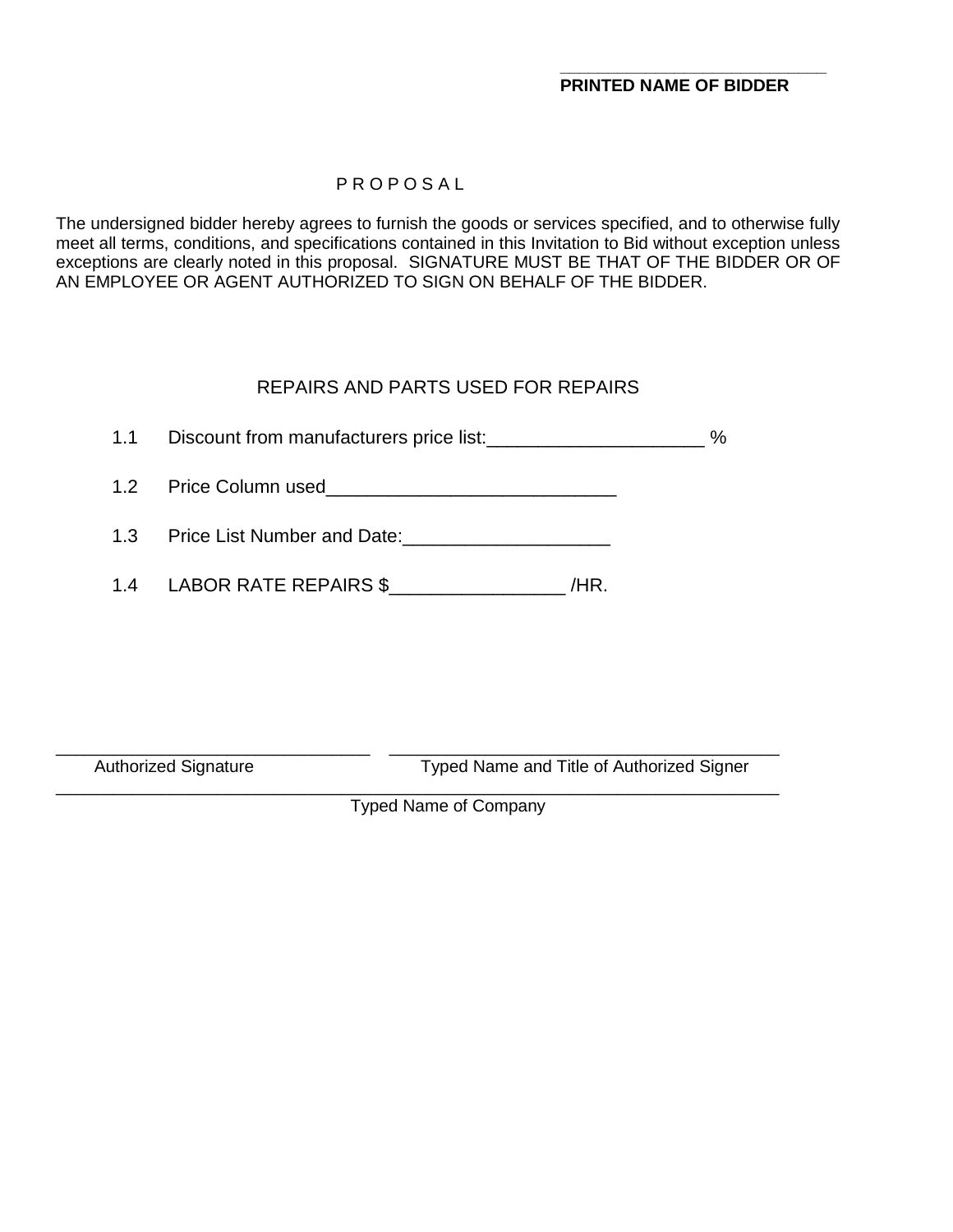## QUESTIONNAIRE FORM FOR TOWN SPECIFICATIONS

TO BE FILLED IN BY BIDDER AND PRESENTED WITH BID PROPOSAL

Is this bid in conformance with specifications? Yes\_\_\_\_\_\_\_\_\_\_ No\_\_\_\_\_\_\_\_\_\_\_

If answer is "No", bidder must identify and explain each exception taken, and reference made to each page and paragraph to which the exception will apply.

It shall be understood that if no exception is taken, the contractor shall supply all materials or services as specified.

**Authorized Signature** 

**Typed Name of Authorized Signature** 

**Typed Name of Company**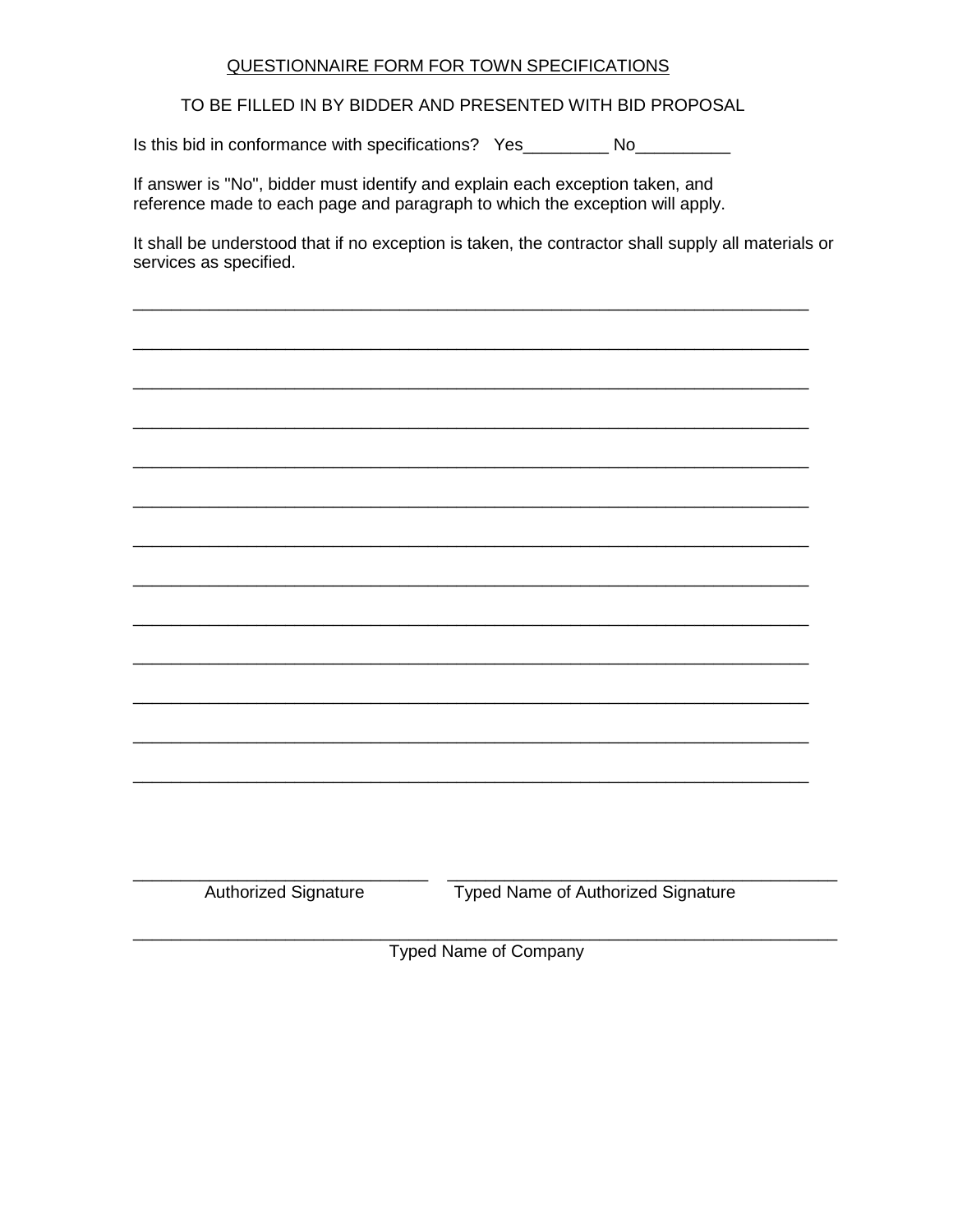# PROPOSAL

# PRINT OR TYPE THE FOLLOWING INFORMATION:

| Name of Firm or Corporation                                  |              |                      |  |
|--------------------------------------------------------------|--------------|----------------------|--|
| <b>Street Address</b>                                        |              |                      |  |
| Town                                                         | <b>State</b> | Zip Code             |  |
| Telephone / Fax No. / Cell No.                               |              | Federal Employer ID# |  |
| Email Address of Recipient of Contract Awards and Extensions |              |                      |  |
|                                                              | Date         |                      |  |
| ACCEPTED ON BEHALF OF THE TOWN OF RIVERHEAD FOR:             |              |                      |  |
|                                                              |              |                      |  |
| <b>Purchasing Agent</b>                                      |              |                      |  |
|                                                              |              |                      |  |